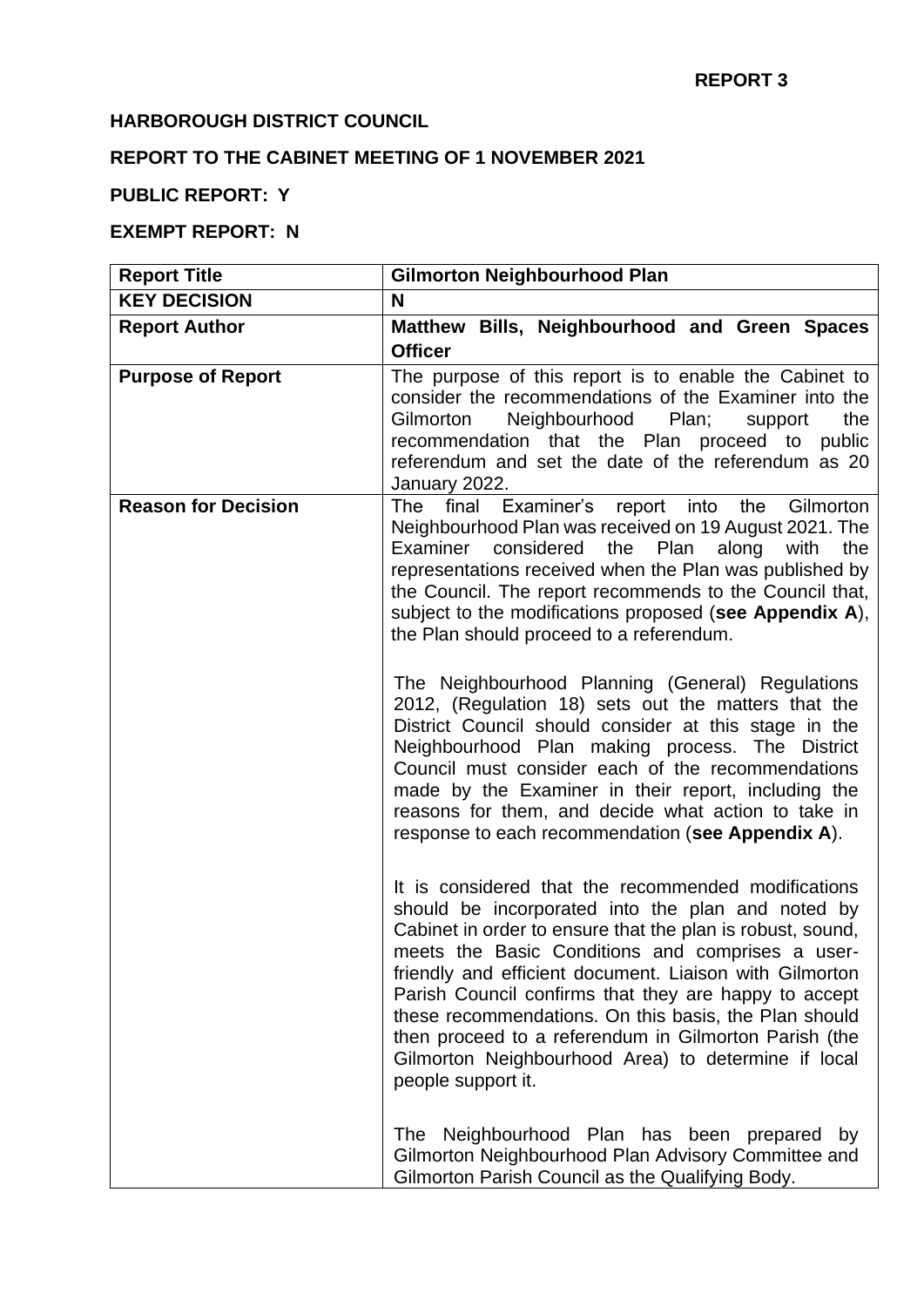|                               | The evidence provided to the Examiner within the<br>Consultation Statement gave assurance to him that the<br>consultation process was robust. The Examiner was<br>therefore satisfied that the Plan met the Basic Conditions<br>with regard to consultation.                                                                                                    |
|-------------------------------|-----------------------------------------------------------------------------------------------------------------------------------------------------------------------------------------------------------------------------------------------------------------------------------------------------------------------------------------------------------------|
|                               | Where the local planning authority issues a decision<br>statement (as set out under Regulation 18 of the<br>Neighbourhood Planning (General) Regulations 2012)<br>detailing its intention to send a neighbourhood plan to<br>referendum, that plan can be given significant weight in<br>decision-making, so far as the plan is material to the<br>application. |
|                               | In proceeding to a referendum with a plan that meets the<br>prescribed Basic Conditions, the whole community will be<br>afforded the opportunity to vote on the future<br>development of the village and wider parish of Gilmorton.                                                                                                                             |
| Portfolio (holder)            | <b>Cllr Johnathan Bateman</b>                                                                                                                                                                                                                                                                                                                                   |
| <b>Corporate Priorities</b>   | Council is committed<br>supporting<br>the<br>The<br>to<br>neighbourhood planning process across the Harborough<br>District. Helping communities wishing to carry out<br>neighbourhood plans is identified in the Corporate Plan<br>2018/19 to 2020/21 as a way to deliver the priority: 'The<br>People: A Healthy, Inclusive and Engaged Community'.            |
| <b>Financial Implications</b> | The Local Planning Authority will be able to claim<br>£20,000.00 in direct financial support from the Ministry of                                                                                                                                                                                                                                               |
|                               | Housing, Communities and Local Government (MHCLG) in<br>relation to supporting the costs of Examination and<br>Referendum once the referendum date is set. This grant<br>will be claimed in the next window for claiming<br>Neighbourhood Planning Grants.                                                                                                      |
|                               | This direct financial support is to ensure that local<br>planning authorities receive sufficient funding to enable<br>them to meet their legislative duties in respect of<br>neighbourhood planning. These duties include provision<br>of advice and assistance; holding the examination; and<br>making arrangements for the referendum.                        |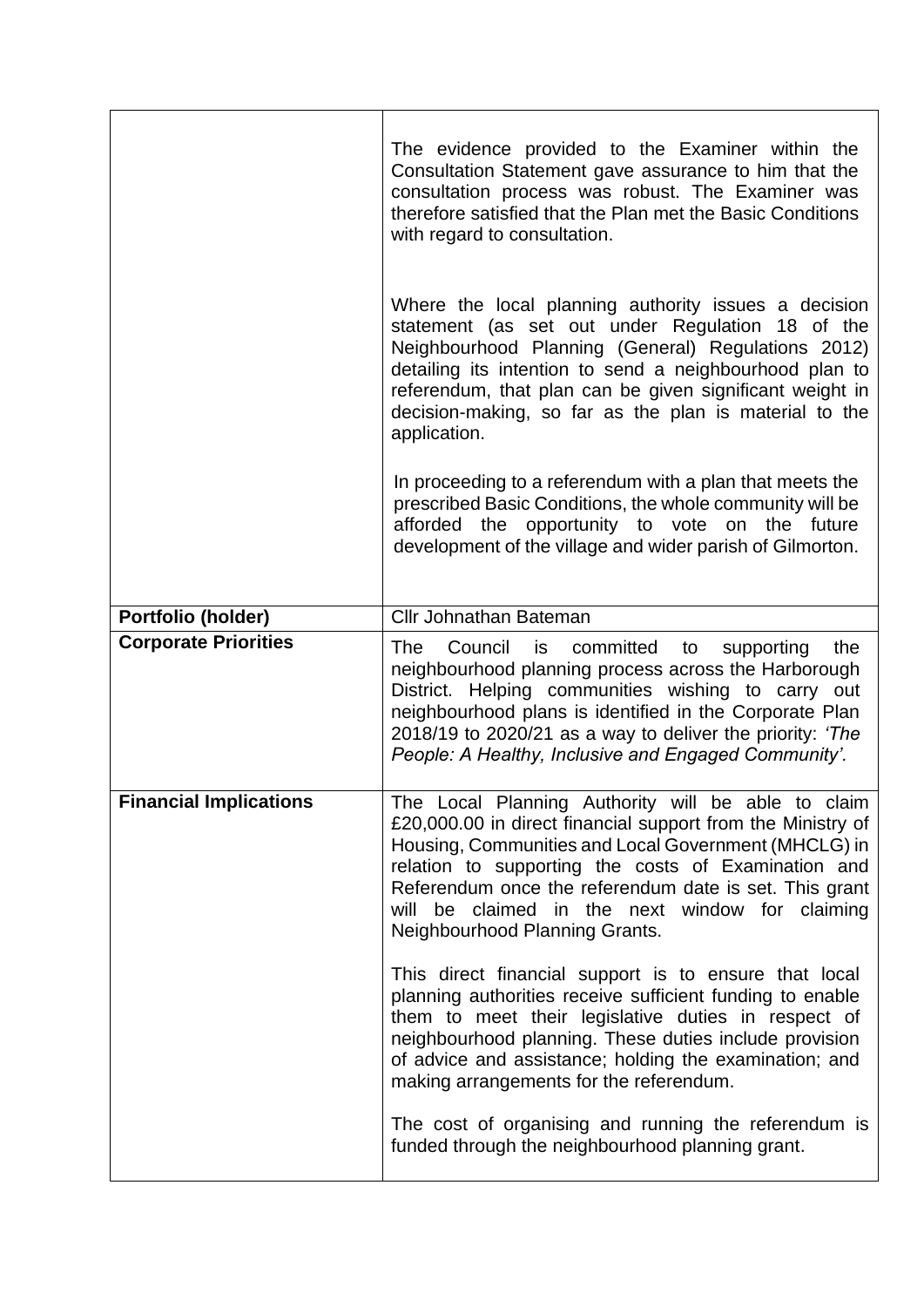| <b>Risk Management</b><br><b>Implications</b> | The following risks have been identified:                                                                                                                                                                                                                                                                                                                                                                                                                                                                                                                                                                                                                                                                                                                 |
|-----------------------------------------------|-----------------------------------------------------------------------------------------------------------------------------------------------------------------------------------------------------------------------------------------------------------------------------------------------------------------------------------------------------------------------------------------------------------------------------------------------------------------------------------------------------------------------------------------------------------------------------------------------------------------------------------------------------------------------------------------------------------------------------------------------------------|
|                                               | Not following the legislation and regulations correctly could<br>leave the Council open to legal challenge.<br>The<br>circumstances where a legal challenge, through a claim for<br>judicial review, can be raised are set out in the Town and<br>Country Planning Act 1990, section 61N.                                                                                                                                                                                                                                                                                                                                                                                                                                                                 |
|                                               | The preparation of the Gilmorton Neighbourhood Plan has,<br>to date, been supported by the Strategic Planning Team in<br>terms of providing advice, assistance given to the<br>Qualifying Body, attendance at meetings of the Qualifying<br>Body and ensuring the correct procedural steps are<br>followed. The Elections Team will now be involved in<br>ensuring a Referendum is held as soon as possible and as<br>set out in the Regulations.                                                                                                                                                                                                                                                                                                         |
| <b>Environmental Implications</b>             | None associated with this<br>report. The Gilmorton<br>Neighbourhood Plan contains policies relating to the<br>environment and has been subject to a Strategic<br>Environmental Assessment by the Council which has<br>concluded there are no significant detrimental effects on<br>the natural and historic environment, Natura 2000 sites, or<br>Ramsar sites. This conclusion was supported by Natural<br>England, Historic England and The Environment Agency.<br>The Examiner is satisfied that the Plan meets all the<br>legislative requirements with regard to the environment.                                                                                                                                                                    |
| <b>Legal Implications</b>                     | The Neighbourhood Plan, as proposed to be amended, is<br>considered to meet the Basic Conditions which were set<br>out in law following the Localism Act (see paragraph 8 of<br>Schedule 4B to the Town and Country Planning Act 1990<br>(as amended)) and this has been confirmed in the<br>Examiner's Report. The Plan is also considered to meet<br>all the relevant legal and procedural requirements.<br>Should the District Council decide to accept the<br>recommendations of this report; a Decision Statement<br>will be prepared and published on the Harborough District<br>Council website in accordance with the regulations.<br>Necessary preparations for a referendum in accordance<br>with the referendum regulations will then proceed. |
| <b>Equality Implications</b>                  | In preparing the Plan, the Gilmorton Neighbourhood Plan<br>Advisory Committee has taken time to involve and inform<br>as wide a range of individuals, households, businesses<br>and interest/community groups as possible through a<br>variety of means. This is set out in the Consultation<br>Statement accompanying the Plan, which is referred to in                                                                                                                                                                                                                                                                                                                                                                                                  |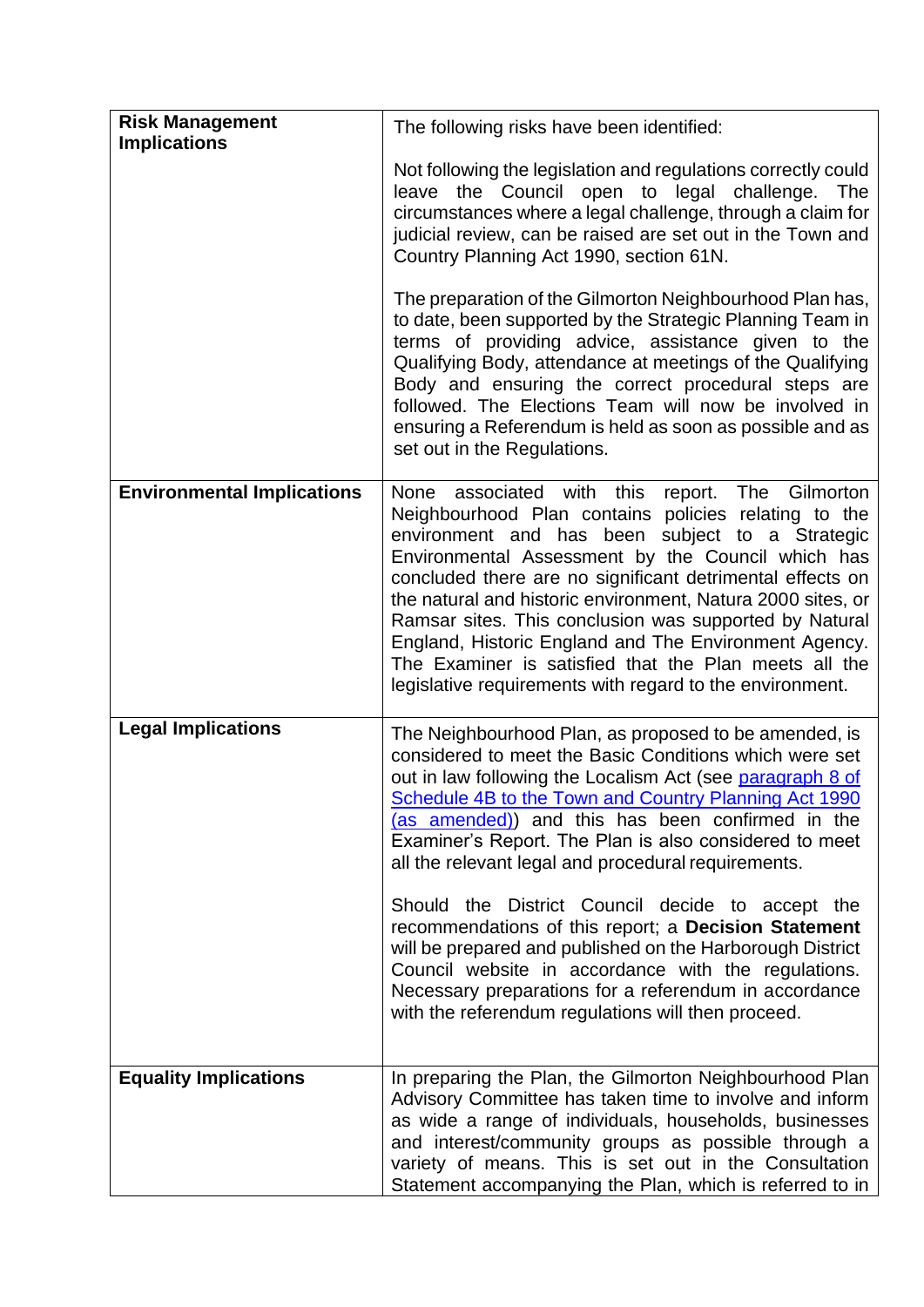|                                     | the Examiner's report.                                                                                                                                                                                                                                                                                        |
|-------------------------------------|---------------------------------------------------------------------------------------------------------------------------------------------------------------------------------------------------------------------------------------------------------------------------------------------------------------|
|                                     | Furthermore, in his report the Examiner concludes that<br>the Plan is compatible with EU obligations and does not<br>breach the European Convention on Human Rights<br>obligations as set out in paras 14, 15, and 33 of the<br>Examiner's report (see Appendix B).                                           |
| <b>Data Protection Implications</b> | The Council collects information from communities in order<br>to assist the delivery and provision of Neighbourhood<br>Planning.                                                                                                                                                                              |
|                                     | The information supplied by communities and stakeholders<br>is used for Neighbourhood Planning only.                                                                                                                                                                                                          |
|                                     | Respondents to the Regulation 16 consultation are<br>informed that the information may be shared with other<br>Council departments or partners such as Neighbourhood<br>Plan Examiner.                                                                                                                        |
|                                     | The information is held in accordance with the Council's<br>Document Retention and Disposal Policy and HDC only<br>ask for as much information as is required to respond to<br>enquiries or service need.                                                                                                     |
|                                     | The Council is obliged to collect this information under The<br>Neighbourhood Planning (General) Regulations 2012, The<br>Neighbourhood Planning (General) and Development<br>Management Procedure (Amendment) Regulations 2016<br>Neighbourhood<br>Planning (referendums)<br>and<br>The<br>Regulations 2012. |
|                                     | communities<br>informed<br><b>Stakeholders</b><br>and<br>are<br>how<br>information collected is used, how HDC maintain the<br>security of the information, and of the respondent's rights<br>to access information HDC hold.                                                                                  |
| <b>Consultation</b>                 | In reaching this stage, the consultation requirements set<br>out in the legislation and the regulations have been<br>complied with as follows:                                                                                                                                                                |
|                                     | Designation of the Neighbourhood Plan Area under<br>$\bullet$<br>Regulation 5A on 22 March 2016;<br>Pre-Submission Consultation for plan (reg. 14) from<br>$\bullet$<br>16 April 2018 to 28 May 2018; and<br>Submission Consultation (reg. 16) from 7 April 2021 to<br>19 May 2021.                           |
|                                     | The Neighbourhood Planning (General) Regulations<br>(2012) require the Council's 'Decision Statement', in                                                                                                                                                                                                     |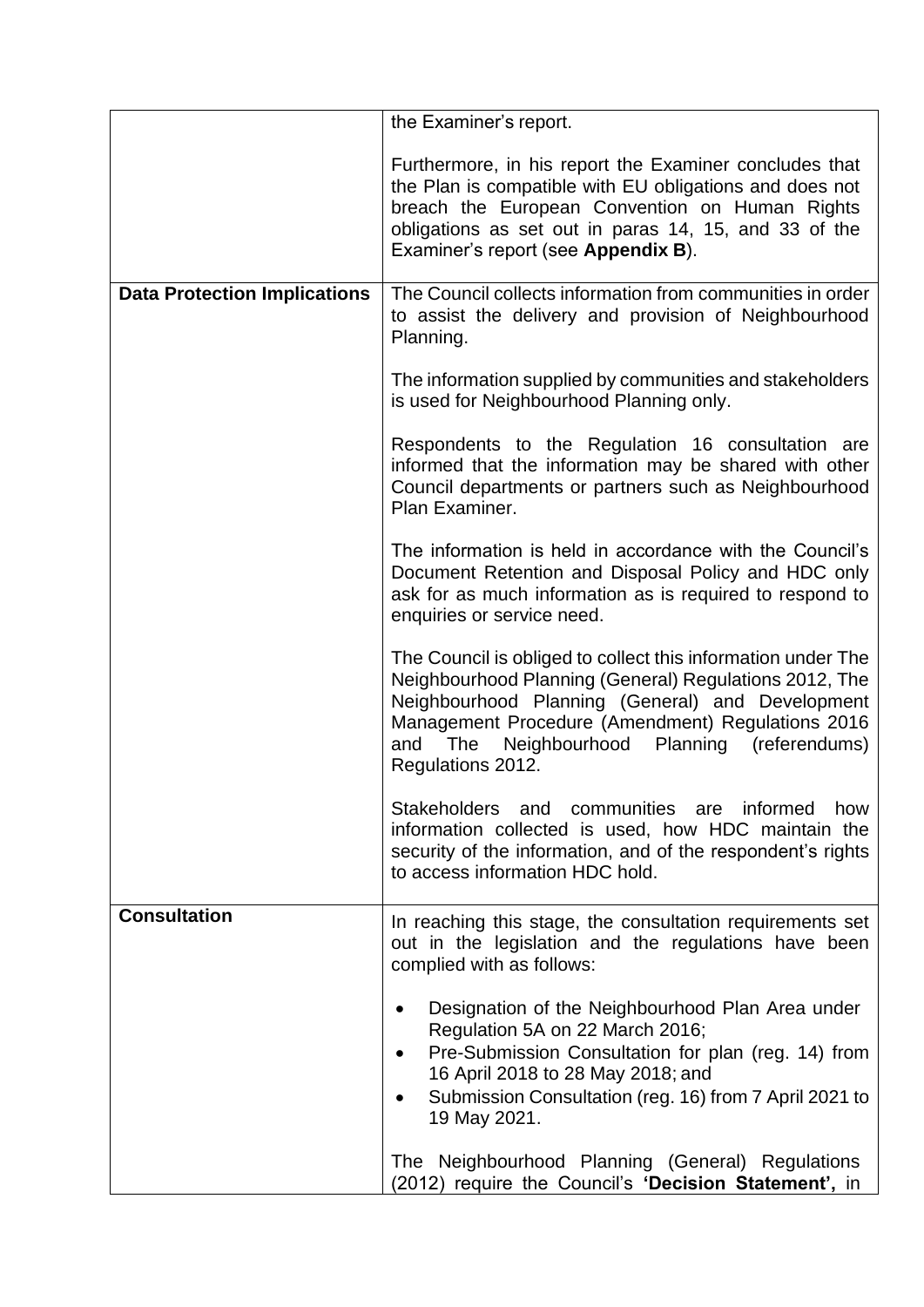|                          | relation to the Examiner's recommendations, to be<br>published on the Harborough District Council website<br>along with the Examiner's report.<br>Other specified documents and correspondence with the<br>Examiner have been published on the Council website as<br>required.                                                                                                                                                                                                                                                                                                                                                                                                                                         |
|--------------------------|------------------------------------------------------------------------------------------------------------------------------------------------------------------------------------------------------------------------------------------------------------------------------------------------------------------------------------------------------------------------------------------------------------------------------------------------------------------------------------------------------------------------------------------------------------------------------------------------------------------------------------------------------------------------------------------------------------------------|
| <b>Options</b>           | <u>To reject some or all of the Examiner's recommendations.</u><br>This option is not considered appropriate as the proposed<br>modifications will make the Plan more robust and enable it<br>to meet the prescribed Basic Conditions.<br>To decide not to proceed to referendum on the<br>Neighbourhood Plan. Given that the Plan has successfully<br>passed through the examination process, there is no<br>reason why the Plan, including modifications, should not<br>proceed to Referendum. In the light of this, this option is<br>not considered appropriate.                                                                                                                                                   |
| <b>Background Papers</b> | Gilmorton Neighbourhood Plan submission version.                                                                                                                                                                                                                                                                                                                                                                                                                                                                                                                                                                                                                                                                       |
| <b>Recommendation</b>    | That the Cabinet accepts the<br>1.<br>Independent<br>Examiner's recommended<br>changes<br>the<br>to<br>Gilmorton Neighbourhood Plan in full as set out in<br>the schedule at Appendix A and notes the<br>recommendation that the amended Gilmorton<br>Neighbourhood Plan should proceed to<br>a a<br>referendum of voters within<br>the Parish<br>οf<br>Gilmorton to establish whether the Plan should<br>form part of the Development Plan for the<br><b>Harborough District.</b><br>That the Cabinet approves the holding of a<br>2.<br>relating<br>the<br><b>Gilmorton</b><br>referendum<br>to<br>Neighbourhood Plan on 20 January 2022 that will<br>include all of the registered electors in Gilmorton<br>Parish. |

#### **1 Introduction**

1.1 The final Examiner's report into the Gilmorton Neighbourhood Plan was received on 19 August 2021. The Examiner considered the Plan along with the representations received when the Plan was published by the Council. The report recommends to the Council that, subject to the modifications proposed (see **Appendix A**), the Plan should proceed to a referendum.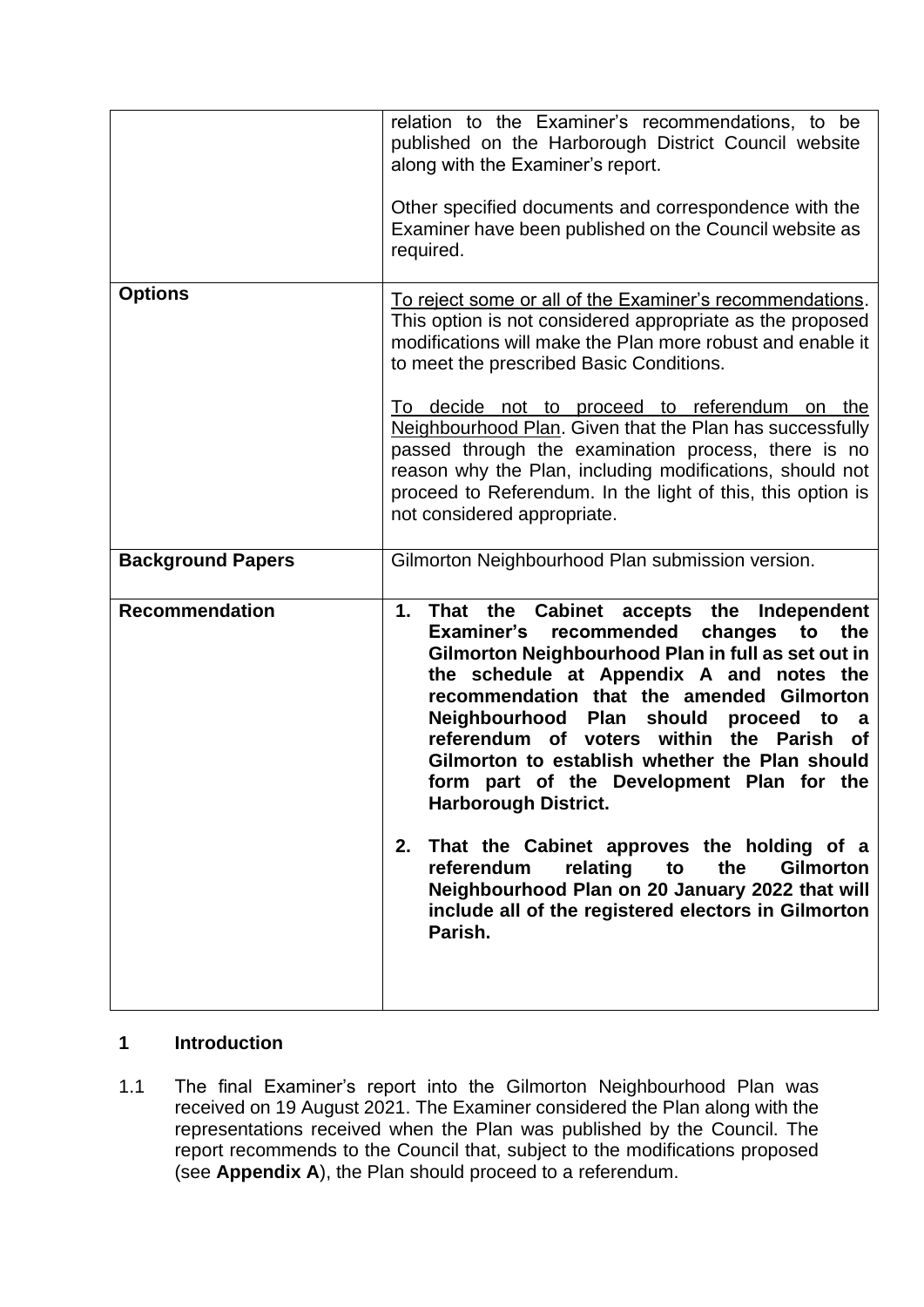- 1.2 The Council is committed to supporting the neighbourhood planning process across the Harborough District. Helping communities wishing to carry out neighbourhood plans is identified in the Corporate Plan 2019/20 to 2020/21 as a way to deliver the priority: *'The People: A Healthy, Inclusive and Engaged Community'.*
- 1.3 Harborough District currently has 25 Neighbourhood Plans that are 'made' and four Plans that have been successfully reviewed. The Gilmorton Neighbourhood Plan will become part of the Development Plan for the District if approved to proceed to referendum and receives a 'yes' vote from the community.

### **2 Key Facts**

- 2.1 The Gilmorton Neighbourhood Plan has been led by the Gilmorton Parish Council, as the Qualifying Body, in conjunction with the local community. The Gilmorton Neighbourhood Plan does not seek to allocate a site for housing but has policies to allow development to come forward within the defined Limits to Development subject to certain criteria.
- 2.2 The Plan for Gilmorton seeks to achieve the following:
	- Maintaining the rural character of the area
	- Supporting an accessible countryside
	- Improving or retaining local services and facilities
	- Preventing Gilmorton from becoming a dormitory village
	- Protecting green areas in Gilmorton
	- Conserving local heritage
	- Housing needs
	- Transport issues especially parking problems, traffic speed and Congestion.
- 2.3 The examination version of the Gilmorton Neighbourhood Plan was submitted to the Council on 22 January 2021. Following initial verification checks, a sixweek period of public consultation on the Plan was held running from 7 April 2021. A total of 10 responses were received with each respondent made multiple representations on most aspects of the Plan.
- 2.4 The Council, with the agreement of Gilmorton Parish Council, appointed Chris Collison as the Independent Examiner in July 2021. All the representations received on the Examination Version of the Plan were forwarded to the Examiner for consideration. The Examiner was satisfied that all the responses could be assessed without the need for a public hearing.
- 2.5 The Examination took place from 12 July 2021 to 19 August 2021. The examiner must assess whether a neighbourhood plan meets the basic conditions and other matters set out in paragraph 8 of Schedule 4B of the Town and Country Planning Act 1990 (as amended).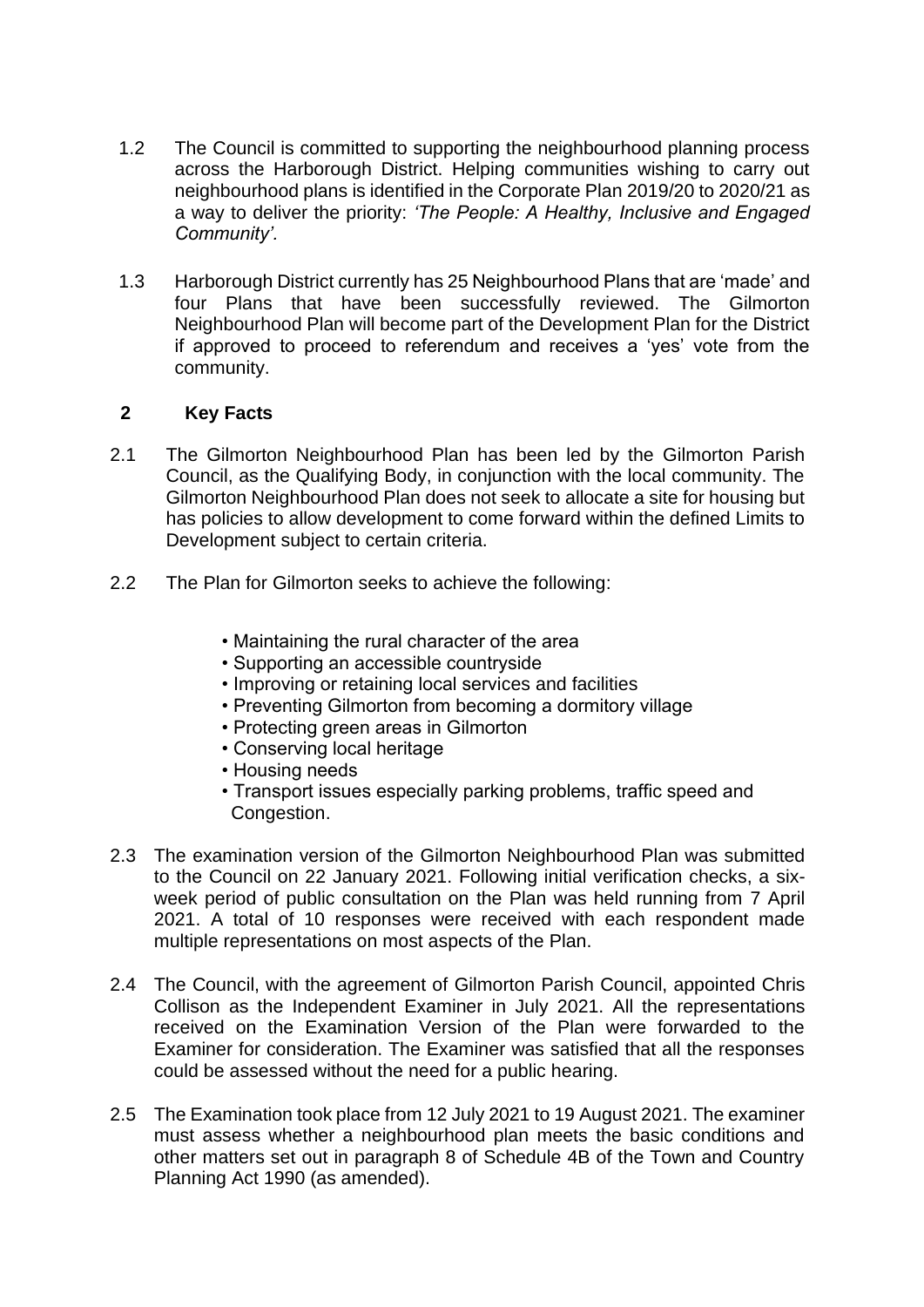The basic conditions are:

- Having regard to national policies and advice contained in guidance issued by the Secretary of State, it is appropriate to make the neighbourhood plan,
- The making of the neighbourhood plan contributes to the achievement of sustainable development,
- The making of the neighbourhood plan is in general conformity with the strategic policies contained in the development plan for the area,
- The making of the neighbourhood plan does not breach, and is otherwise compatible with, European Union (EU) obligations,
- Prescribed conditions are met in relation to the neighbourhood plan and prescribed matters have been complied with in connection with the proposal for the neighbourhood plan.
- 2.6 In examining the Plan, the Examiner is also required to check whether:
	- the policies relate to the development and use of land for a designated neighbourhood plan area; and
	- the Plan meets the requirements of Section 38B of the Planning and Compulsory Purchase Act 2004 (the Plan must specify the period to which it has effect, must not include provision about development that is excluded development, and must not relate to more than one neighbourhood area); and
	- the Plan has been prepared for an area that has been designated under Section 61G of the Localism Act and has been developed and submitted for examination by a qualifying body.
- 2.7 Mr Collison has concluded that the Plan meets the Basic Conditions and other legal requirements and should proceed to referendum subject to modifications.
- 2.8 The final Examiner's Report into the Plan was received by the Council on 19 August 2021 and was made available to the public on the Council's website shortly after. A full copy is included in **Appendix B** of this report. The report recommends to the Council that, subject to the modifications proposed the Plan should proceed to a Referendum.
- 2.9 A schedule of the Examiner's recommendations is set out at **Appendix A**. The main changes recommended by the Examiner (in order to meet the 'Basic Conditions') are to make the Plan appropriate for use in determining planning applications and to ensure clarity in the policies and the maps included in the text.
- 2.10 Gilmorton Parish Council have given the Examiner's Report due consideration and resolved that it is in agreement with the recommended modifications of the Examiner to the Neighbourhood Plan. Officers are also in agreement with the recommendations of the Examiner.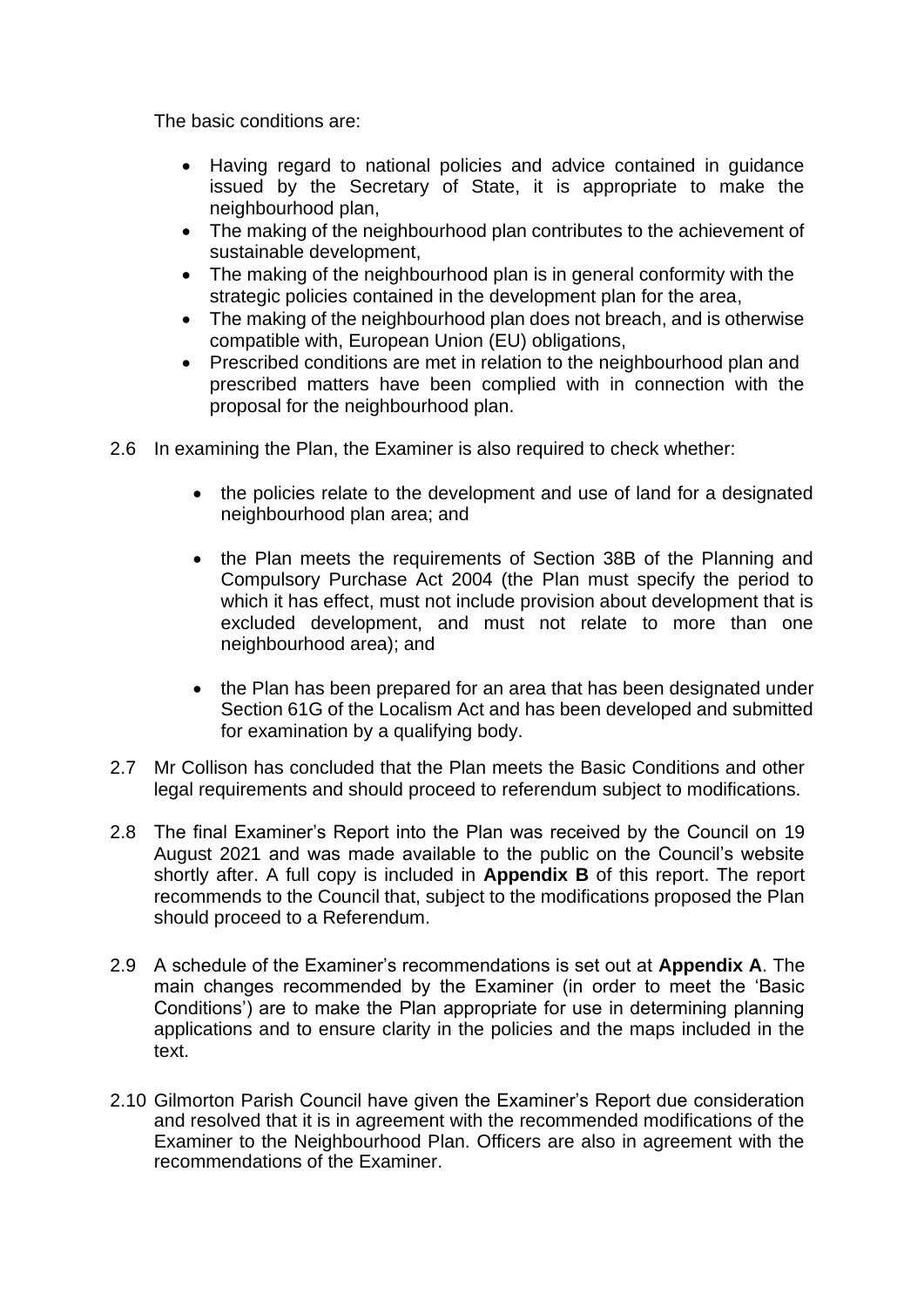- 2.11 The Examiner is also tasked with considering whether the Referendum Area should be extended beyond the designated Neighbourhood Area. The Examiner concludes that a Referendum based on the Gilmorton Neighbourhood Area as confirmed on 22 March 2016 is appropriate. Officers agree with this recommendation.
- 2.12 The Examiner states in paragraph 147 of the report:

*I recommend to Harborough District Council that the Gilmorton Parish Neighbourhood Development Plan for the plan period up to 2031 should, subject to the modifications I have put forward, be submitted to referendum.*

- 2.13 The Neighbourhood Planning (General) Regulations 2012 set out that if the Council agrees to the recommendations of this report, it must publish a '**Decision Statement'** on the Plan. This must set out the District Council's decision on the Gilmorton Neighbourhood Plan and the reasons for making that decision. It is normal practice for the date of the Referendum to also be specified. The suggested changes will then be made to the Plan by the Qualifying Body ready for publication as one of the specified documents that must be in place in order to allow the Referendum to proceed.
- 2.14 The date for the referendum is provisionally set for **20 January 2022**. Therefore, the final version of the Plan and the Information Statement must be on Harborough District Council's website on **8 December 2021** at the latest, i.e., at least **28 working days** before the provisional date set for the Referendum. The Council will also need to ensure that the publication of 'notice of referendum' takes place on **13 December 2021** i.e., at least **25 working days** before the provisional date set for the referendum. The detailed requirements in respect of the Referendum process are set out in the [Neighbourhood Planning](http://www.legislation.gov.uk/uksi/2012/637/contents/made)  [\(Referendums\) Regulations](http://www.legislation.gov.uk/uksi/2012/637/contents/made) 2012.
- 2.15 The referendum will follow a similar format to an election. All those registered to vote within the Neighbourhood Area will be given the opportunity to be involved in the Referendum. Local residents will receive a ballot paper with the question:

#### **'Do you want Harborough District Council to use the Neighbourhood Plan for Gilmorton to help it decide planning applications in the neighbourhood area**?'

- 2.16 Residents will be given the opportunity to vote 'yes' or 'no'. If more than 50% of those voting in the referendum vote 'yes' then the Local Planning Authority is required to 'make' the plan (adopt the Plan, with the Plan becoming the Development Plan for Gilmorton alongside the Local Plan). Under the approved Neighbourhood Planning Scheme of Delegation 'making' the Plan will be done by officers of the Harborough District Council as soon as possible after a favourable referendum result.
- 2.17 The Council will issue a decision statement (as set out under Regulation 18 of the Neighbourhood Planning (General) Regulations 2012) detailing its intention to send a neighbourhood plan to referendum; that plan can then be given